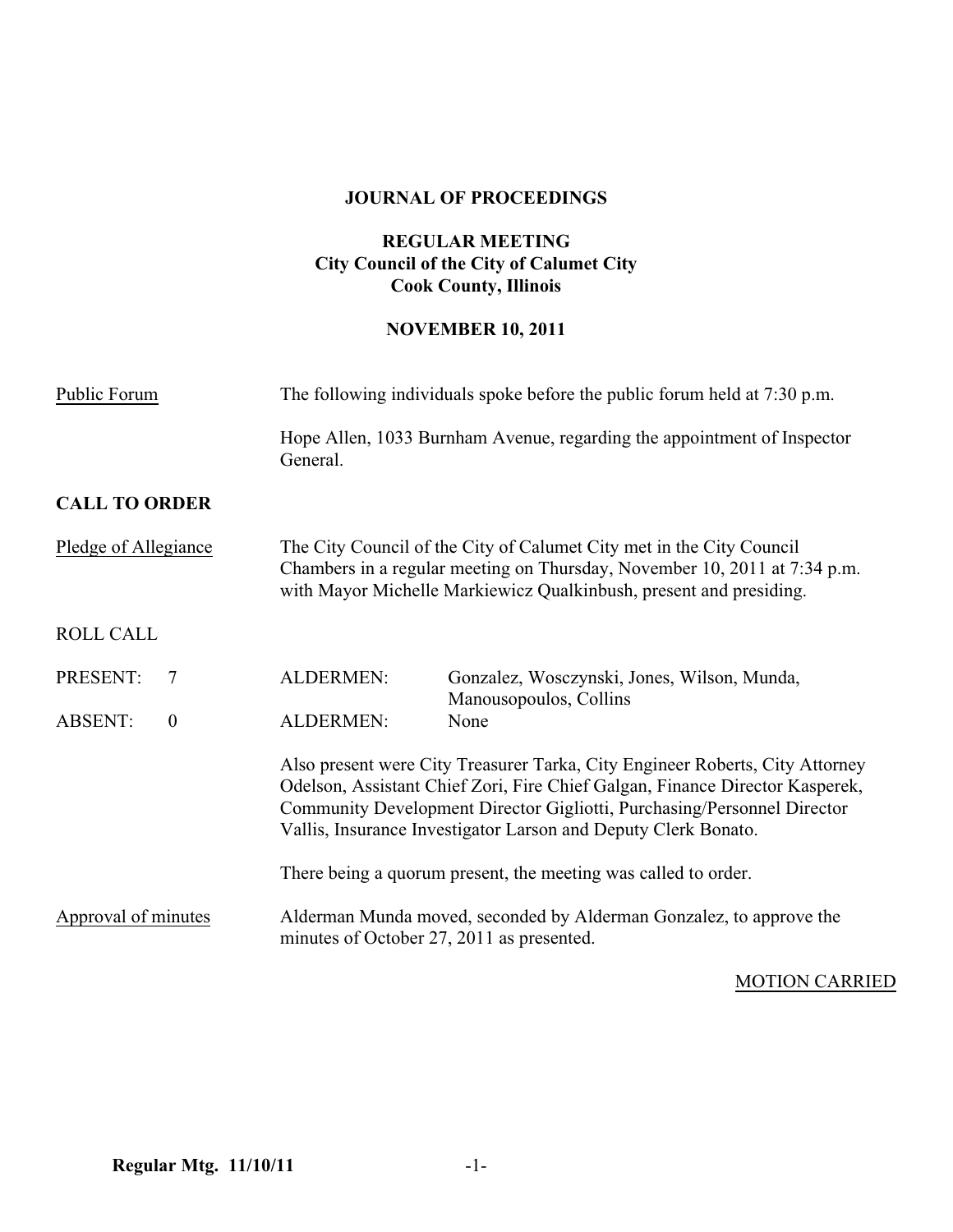# **REPORTS OF STANDING COMMITTEES**

| Finance                                                 | Alderman Wilson had no report.                                                                                                                                                                                                                                                                                                                                                                                               |  |  |
|---------------------------------------------------------|------------------------------------------------------------------------------------------------------------------------------------------------------------------------------------------------------------------------------------------------------------------------------------------------------------------------------------------------------------------------------------------------------------------------------|--|--|
| <b>Public Safety</b>                                    | Alderman Wosczynski had no report.                                                                                                                                                                                                                                                                                                                                                                                           |  |  |
| <b>Public Utilities</b>                                 | Alderman Gonzalez had no report.                                                                                                                                                                                                                                                                                                                                                                                             |  |  |
| <u>Ord. &amp; Res.</u>                                  | Alderman Jones had no report.                                                                                                                                                                                                                                                                                                                                                                                                |  |  |
| H.E.W.                                                  | Alderman Munda: "November is Alzheimer's Disease Awareness Month. Having<br>trouble with memory does not automatically mean a person has Alzheimer's<br>Disease. There are a number of warning signs, however, that may point to the<br>need for a medical evaluation. Obtaining an accurate diagnosis as soon as<br>possible is one of the most important things that can be done to improve a<br>person's quality of life. |  |  |
|                                                         | Information regarding the ten warning signs of Alzheimer's disease is available at<br>the information centers at the Clerk's Office, the Sandridge Center and the<br>Argento Senior Center.                                                                                                                                                                                                                                  |  |  |
|                                                         | Additional information about warning signs and the early diagnosis of<br>Alzheimer's disease can be obtained from the Alzheimer's Association at<br>www.ALZ.org They also have a 24 hour help line at 800-272-3900.                                                                                                                                                                                                          |  |  |
| Permits & Licenses                                      | Alderman Collins had no report.                                                                                                                                                                                                                                                                                                                                                                                              |  |  |
| Public Works                                            | Alderman Manousopoulos had no report.                                                                                                                                                                                                                                                                                                                                                                                        |  |  |
| $\alpha$ imv $\iota$ $\alpha$ ativi $\alpha$ it bebaber |                                                                                                                                                                                                                                                                                                                                                                                                                              |  |  |

# **CITY COUNCIL REPORTS**

| Second Ward town meeting   | Alderman Wosczynski announced a Second Ward Town meeting on Wednesday,                                                                                                                                                 |
|----------------------------|------------------------------------------------------------------------------------------------------------------------------------------------------------------------------------------------------------------------|
| 11/16/2011                 | November 16, 2011 at 7:00 p.m. at the Calumet City Public Library. All residents<br>are encouraged to attend. The Cook County Board of Review representative will<br>available and residents asked to bring tax bills. |
| $2nd$ Ward Food Drive      | Alderman Wosczynski announced the 24 <sup>th</sup> Annual Thanksgiving Food Drive.                                                                                                                                     |
| Nov. 5-Nov. 30, 2011       | Residents are encouraged to bring non-perishable food items at the following                                                                                                                                           |
| drop                       | off locations: Bank Financial, BMO Harris and First Savings of Hegewisch.                                                                                                                                              |
| Veteran's Day - $11/11/11$ | Alderman Wosczynski announced that the American Legion Post #330 will be                                                                                                                                               |
| celebration - American     | having a Veteran's day celebration on Friday, November 11, 2011 at 11:00 a.m.                                                                                                                                          |
| Legion                     | All residents are encouraged to attend.                                                                                                                                                                                |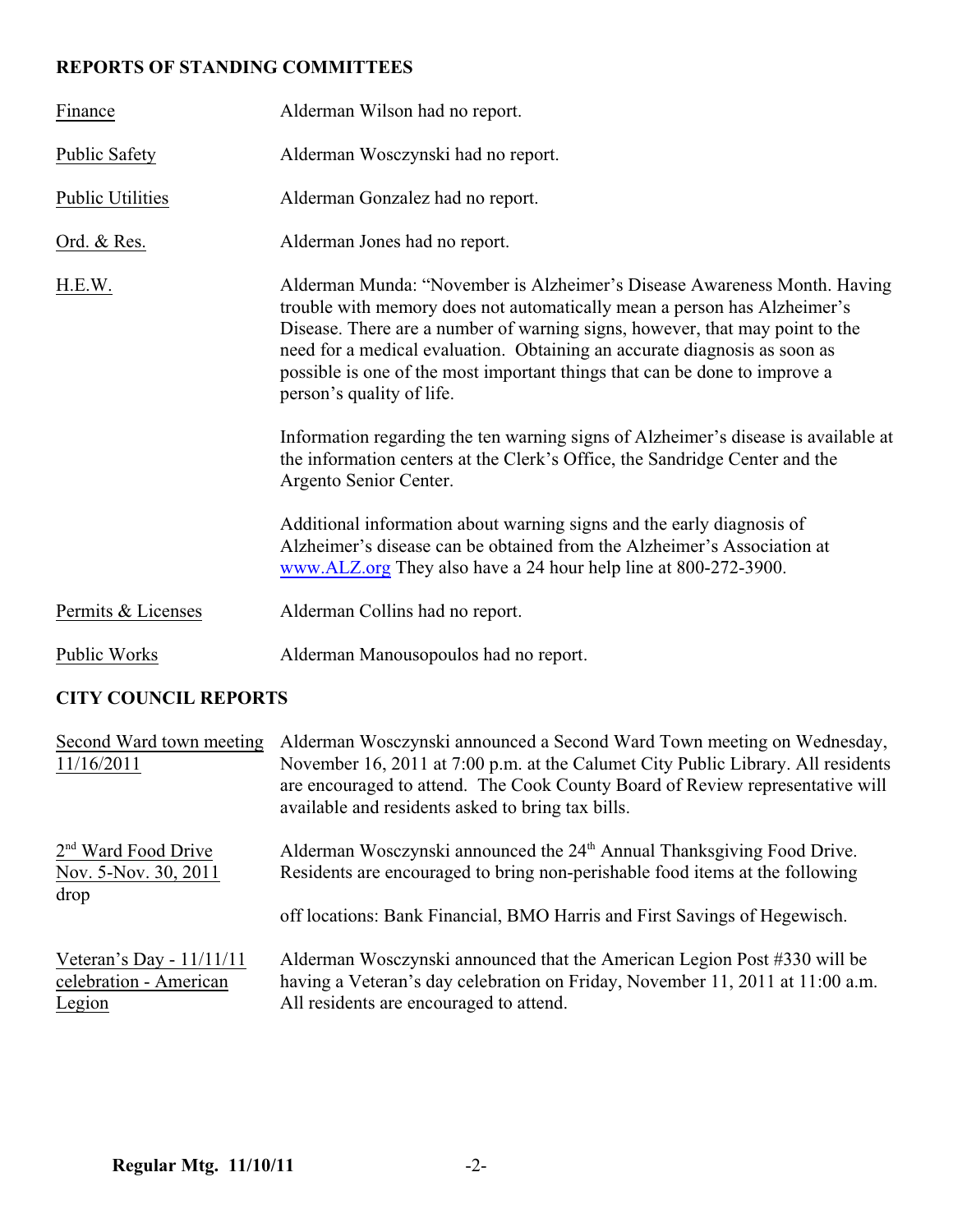| Thornton Township<br>Veteran's Day - 11/11/11 | Alderman Wosczynski announced that Thornton Township will be having a<br>Veteran's day celebration on Friday, November 1, 2011 at 12:00 p.m. at 333 E.<br>162 <sup>nd</sup> Street, South Holland and the 150 <sup>th</sup> commemoration of the Civil War,<br>All residents are encouraged to attend. |
|-----------------------------------------------|--------------------------------------------------------------------------------------------------------------------------------------------------------------------------------------------------------------------------------------------------------------------------------------------------------|
| Present thank you cards<br>to fire department | At this time in the meeting, Alderman Wosczynski submitted thank you cards<br>to the Fire Chief and department from the St. Andrew the Apostle CCD Program.                                                                                                                                            |
| Thank residents attending<br>tax seminar      | Alderman Jones thanked the residents for attending the tax seminar sponsored by<br>his office and Commissioner Larry Rogers.                                                                                                                                                                           |
| Contact office regarding<br>ward ward issues  | Alderman Jones encourages residents to contact his office or email regarding<br>concerns or issues at tjones@calumetcity.org.                                                                                                                                                                          |
|                                               | Illinois Hardest Hit Program Alderman Jones stated any residents having trouble paying their mortgage due to<br>job loss or income for facing foreclosure to contact his office or the state<br>regarding the Illinois Hardest Hit Program which they will pay up to 19 months.                        |
| Illinois CPA Program/free<br>tax services     | Alderman Jones announced the Illinois CPA Program is providing free tax<br>services for military personnel contact (800) 993-0407 or visit www.icpas.org                                                                                                                                               |
| Honor & support veterans                      | Alderman Jones congratulated and thanked his brother who is a retired marine<br>and thanked him for his service to his country and honored his father who served<br>in the Korean war. He encourages residents to attend ceremonies celebrating<br>Veteran's day.                                      |
| Prepare resolution/Rev.<br>Isaac Floyd        | Alderman Wilson moved, seconded by Alderman Gonzalez, to prepare a<br>Resolution honoring his pastor Reverend Isaac Floyd on the $7th$ Anniversary of<br>Joy Fellowship Baptist Church.                                                                                                                |
|                                               | <b>MOTION CARRIED</b>                                                                                                                                                                                                                                                                                  |
| Tree trimming/tree removal<br>fourth ward     | Alderman Wilson encourages residents to contact his office regarding tree<br>trimming or tree removal at (708) 891-8194.                                                                                                                                                                               |
| Thank veteran's                               | Alderman Wilson thanked all the veteran's that are currently serving our country<br>and have retired and served in the past. He encourages residents to attend a<br>veteran's day program.                                                                                                             |
| Leaf program                                  | Alderman Munda announced that the leaf program is in effect and the schedule is<br>on the government access cable channel or contact the public works department at<br>$(708) 891 - 8160.$                                                                                                             |
| Thank veteran's                               | Alderman Munda thanked all the veteran's for their service all that are currently<br>serving our country.                                                                                                                                                                                              |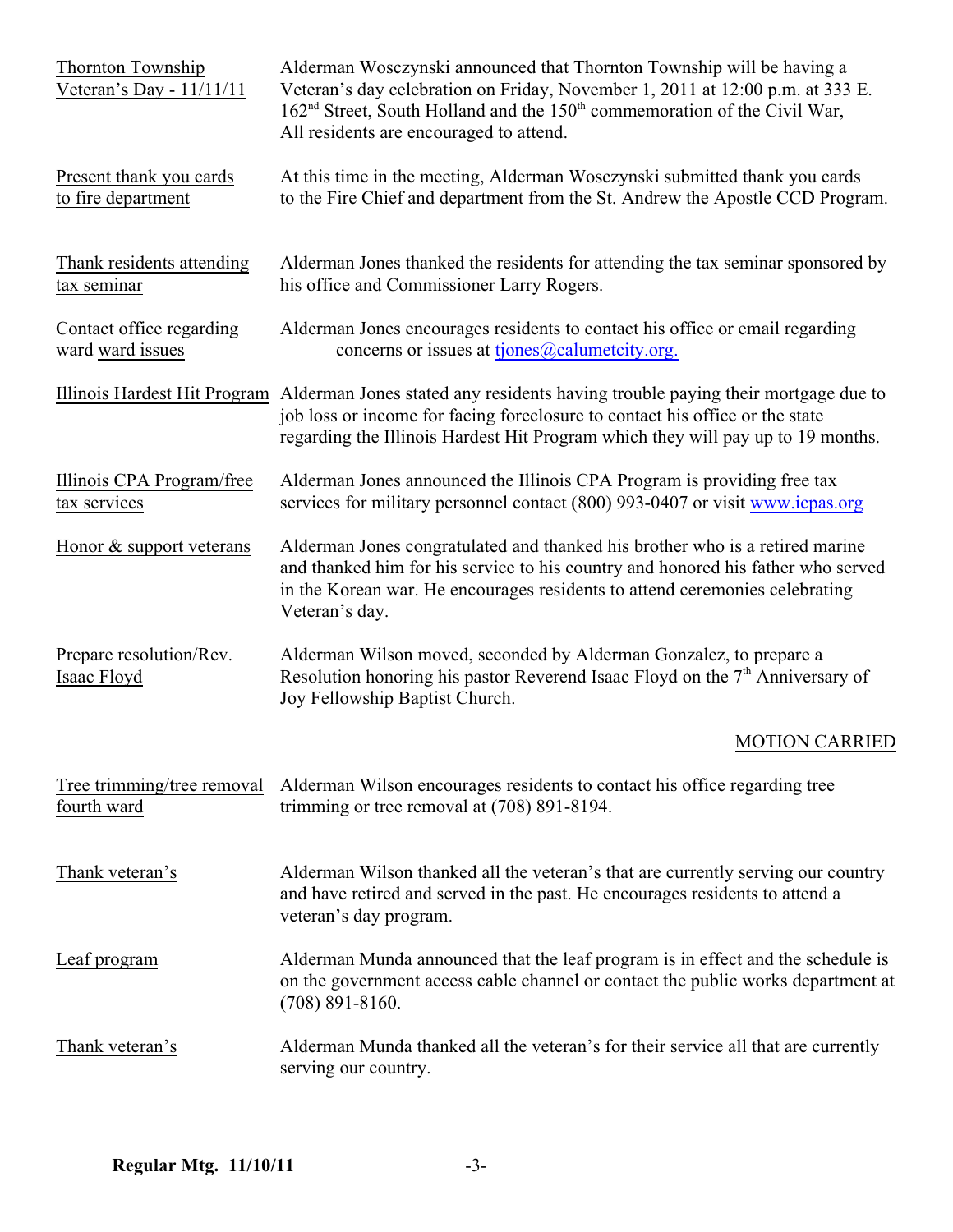| Leaf pickup program                                      | Alderman Manousopoulos stated that the leaf pickup program started on<br>November 7, 2011 and due to the rain the pickups are a little behind and<br>encourages residents to be patient.                                                                                                                                      |
|----------------------------------------------------------|-------------------------------------------------------------------------------------------------------------------------------------------------------------------------------------------------------------------------------------------------------------------------------------------------------------------------------|
| Prepare resolution/<br>Monard Award Foundation           | Alderman Collins moved, seconded by Alderman Gonzalez, to prepare a<br>Resolution to the Monarch Awards Foundation congratulating them on their 29 <sup>th</sup><br>Annual Gala and selecting Alderman Collins as the Monarch Award Recipient.                                                                                |
| <b>Annual Thanksgiving</b><br>turkey dinner - $11/12/11$ | Alderman Collins announced that the Thornton Township and the City Council<br>will be sponsoring turkey dinners at South Suburban College on Saturday,<br>November 12, 2011 from 12:00 noon to 4:00 p.m. Free hot meals will be given to<br>residents of Thornton Township.                                                   |
| <b>Tax Appeal Summit</b><br>$11/19/11$ @ T. F. North     | Alderman Collins announced a Tax Appeal Summit on Saturday, November 19,<br>2011 at 10:00 a.m. at T. F. North High School. Present will be Cook Board of<br>Review Commissioner Larry Rogers will be present to help residents lower their<br>assessed value on their property. He encourages to attend and bring a tax bill. |
| Collins Care Package<br>Initiative                       | Alderman Collins thanked the residents for assisting his office with Collins Care<br>Package Initiative. He thanked everyone for their support.                                                                                                                                                                               |
| Holiday pot luck/Park<br>of River Oaks - 11/18/11        | Alderman Collins announced that on November 18, 2011 at 4:30 p.m. he will be<br>out at the Park of River Oaks for the holiday pot luck.                                                                                                                                                                                       |
| Garden House pot luck/                                   | Alderman Collins announced that on November 21, 2011 he will be at the Garden<br>Ring Road, 1350 Ring Road for the holiday pot luck.                                                                                                                                                                                          |
| Victory Center pot luck/<br>11/22/11                     | Alderman Collins announced that on November 22, 2011 he will be at the<br>Victory Center at 4:30 p.m. for the holiday pot luck.                                                                                                                                                                                               |
| 7 <sup>th</sup> Ward Holiday event<br><u>12/10/11</u>    | Alderman Collins announced the $7th$ Ward Holiday event is scheduled for<br>Saturday, December 10, 201.                                                                                                                                                                                                                       |
| Congratulate Lavelle<br>Houston                          | Mayor Michelle Markiewicz Qualkinbush congratulated fifth ward resident<br>Calumet City Chargers for being selected for the National Youth All-Star<br>Football team in Florida and represent the Chargers on the national stage.                                                                                             |
| Prepare resolution/<br>Lavelle Houston                   | Alderman Munda moved, seconded by Alderman Wilson, to prepare a<br>Resolution for Lavelle Houston, Calumet City Chargers for being selected for the<br>National Youth All-Star Team in Florida.                                                                                                                               |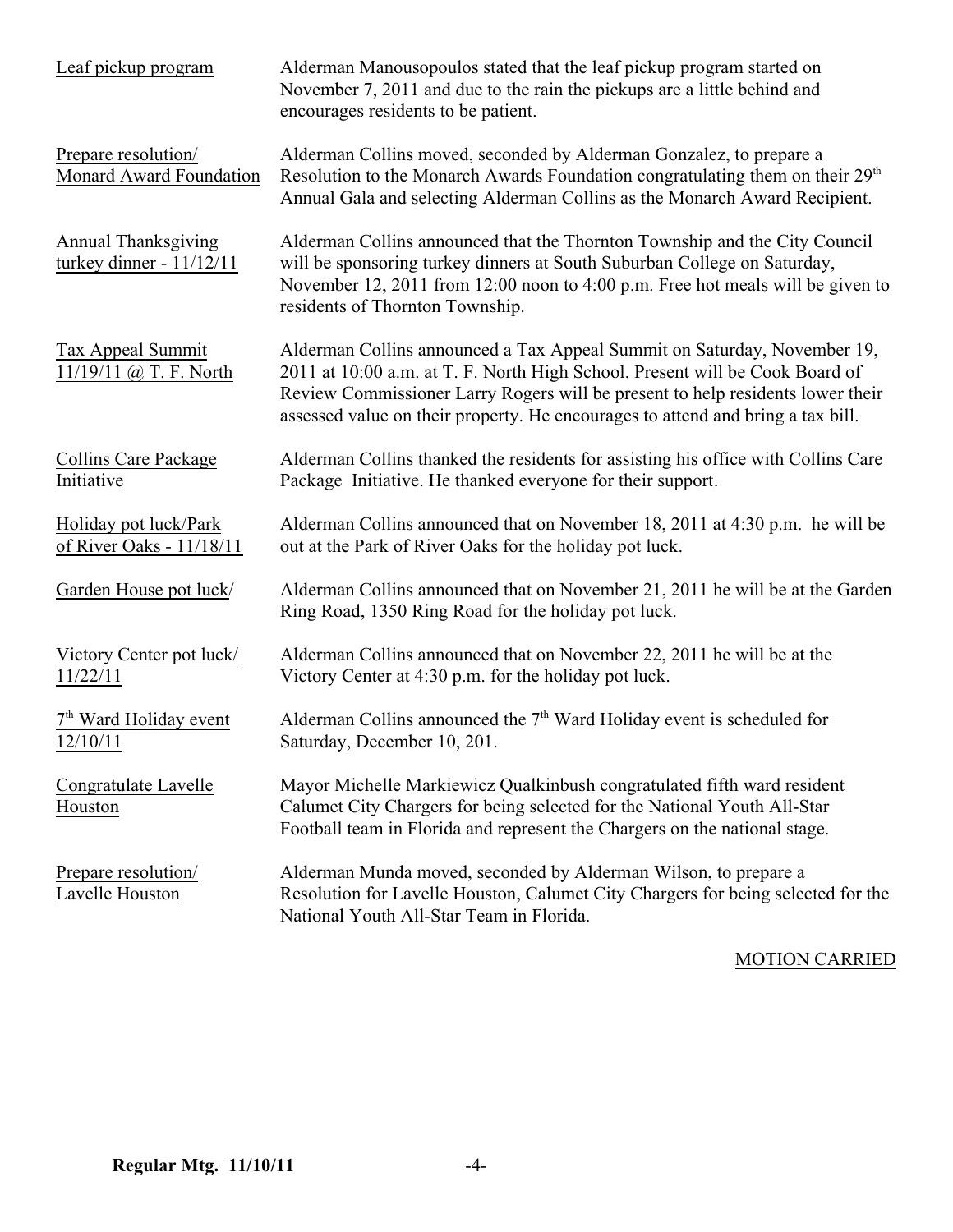# **INFORMATIONAL ITEMS TO BE ACCEPTED AND PLACED ON FILE**

| Deputy Clerk Bonato/<br>submitting monthly report                                                         | Submitting Monthly Report for October, 2011.                                                                  |                                                                                                                                                                                                                     |  |
|-----------------------------------------------------------------------------------------------------------|---------------------------------------------------------------------------------------------------------------|---------------------------------------------------------------------------------------------------------------------------------------------------------------------------------------------------------------------|--|
| Illinois Environmental<br>Protection Agency/Burnham Pump Station.<br><b>Avenue Bridge Pump</b><br>Station | RE: City of Calumet City (Cook County - 0310390 Burnham Avenue Bridge                                         |                                                                                                                                                                                                                     |  |
| City Treasurer Tarka/<br>submitting Treasurer's<br>Report                                                 | Submitting Treasurer's Report for the City of Calumet City.                                                   |                                                                                                                                                                                                                     |  |
| Accept & place on file                                                                                    | Alderman Manousopoulos moved, seconded by Alderman Wilson, to accept the<br>communications and place on file. |                                                                                                                                                                                                                     |  |
|                                                                                                           |                                                                                                               | <b>MOTION CARRIED</b>                                                                                                                                                                                               |  |
| <b>NEW BUSINESS</b>                                                                                       |                                                                                                               |                                                                                                                                                                                                                     |  |
| Manning v. Calumet City                                                                                   |                                                                                                               | Alderman Manousopoulos moved, seconded by Alderman Gonzalez, to refer to<br>Corporation Counsel - Circuit Court of Cook County - Gwenesther Manning,<br>Plaintiff, v. Calumet City, et al, Wes's Towing, defendant. |  |
|                                                                                                           |                                                                                                               | <b>MOTION CARRIED</b>                                                                                                                                                                                               |  |
| Approve Repair of Breach<br>tag day request                                                               |                                                                                                               | Alderman Wosczynski moved, seconded by Alderman Jones, to approve a tag<br>day request for Repairer of the Breach for November 21-23, 2011 at various<br>intersections. (Approved by the police department).        |  |
|                                                                                                           |                                                                                                               | <b>MOTION CARRIED</b>                                                                                                                                                                                               |  |
| Appointment of Inspector                                                                                  |                                                                                                               | Mayor Michelle Markiewicz Qualkinbush: "I hereby appoint Edward Gonzalez,                                                                                                                                           |  |
| to<br>General                                                                                             | serve as Inspector General for the City of Calumet City for a term ending April<br>30, 2013.                  |                                                                                                                                                                                                                     |  |
|                                                                                                           | ending April 30, 2013.                                                                                        | Alderman Manousopoulos moved, seconded by Alderman Wosczynski, to<br>confirm the appointment of Edward Gonzalez as Inspector General for a term                                                                     |  |
| <b>ROLL CALL</b>                                                                                          |                                                                                                               |                                                                                                                                                                                                                     |  |
| YEAS:<br>6                                                                                                | ALDERMEN:                                                                                                     | Wosczynski, Jones, Wilson, Munda, Manousopoulos,<br>Collins                                                                                                                                                         |  |
| NAYS:<br>$\boldsymbol{0}$<br><b>ABSTAIN</b><br>1                                                          | <b>ALDERMEN:</b><br><b>ALDERMAN:</b>                                                                          | None<br>Gonzalez                                                                                                                                                                                                    |  |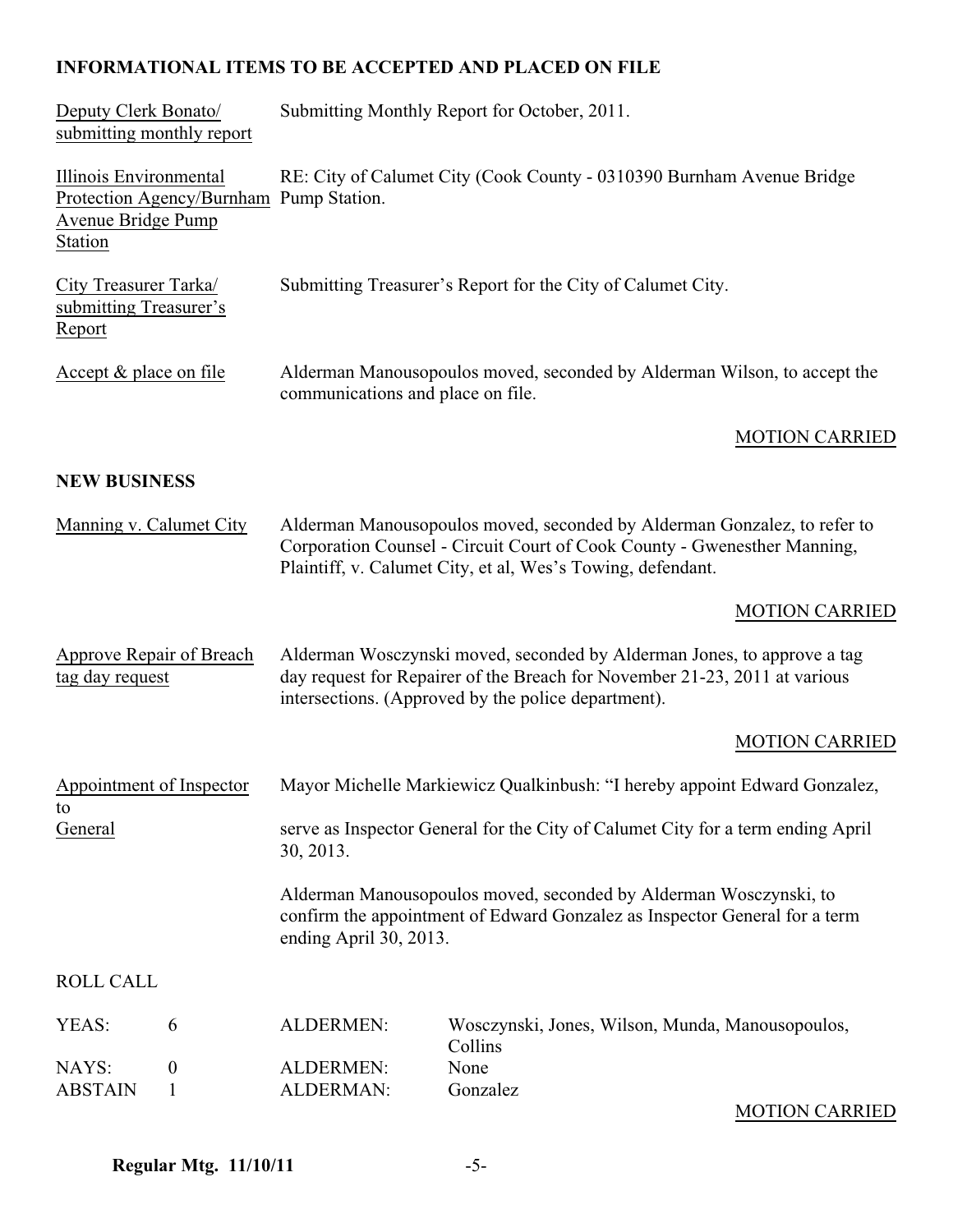Resignation of First Ward Alderman Gonzalez: "At this time Mayor and Members of the City Council Alderman Gonzalez I would like to tender my resignation as the First Ward Alderman of the City of Calumet City.

> I would like to thank the residents of the first ward for re-electing me and having the confidence and the support. It has been a privilege and a honor to serve the residents of the first ward for the past 12 ½ years. My sister and brothers here on the city council, Mayor, City Attorney, City Treasurer, Deputy Clerk and also in memory of Gloria Dooley, thank you."

Alderman Wosczynski: "I would just like to say thank you for having the privilege to be one of your colleagues. I wish you well. I know you will still stay with this city but not in the same capacity. I will miss you sitting next to me. But I will deal with the new alderman who is coming right now. I thank you."

Alderman Jones: "Alderman Gonzalez, it has been a long 12 years and you have been of the best colleagues on the city council. I think a lot of residents and us look forward to your signature slogan that the Times made official buy American and shop Calumet City. I want to thank you for all the services and I am sure you are going to work with the new alderman."

Alderman Wilson: "I just want to say that I have had the utmost respect for Eddie and the professionalism that he brought to his office and the work that he did for his residents. I will never forget when I first got elected and I went to the little party, Eddie was the first one that came over to me and shook my hand and congratulated me. I always think about and respected him. I appreciate all the work that you did. Good luck on your future endeavors."

Alderman Munda: "Eddie, I don't think that I have to tell you that if it wasn't for you that I probably wouldn't be here. You were one of the individuals who came to me early in my campaign to inspire me to run for office. You gave me a lot of inspiration to run for office. You gave me a lot of your insight. I appreciate that. I know you are going to miss me. It was an honor serving with you Alderman Gonzalez. I appreciate everything you have done and working with me over the past couple years. I will miss you as a colleague. I am sure I will see you around."

Alderman Manousopoulos: "I can't say I am going to miss Eddie, the only change that we are actually going to have in our friendship instead of having coffee at nine we will have coffee at eight, so you can be at work at nine."

Alderman Collins. "I would like to tell Alderman Gonzalez congratulations and thank you for your service to the city. You are historical in your ward and for the city. Your was grateful to have you and I have been grateful to develop a relationship with you over the last couple years. I do wish you the best and thank you again for the service to the city."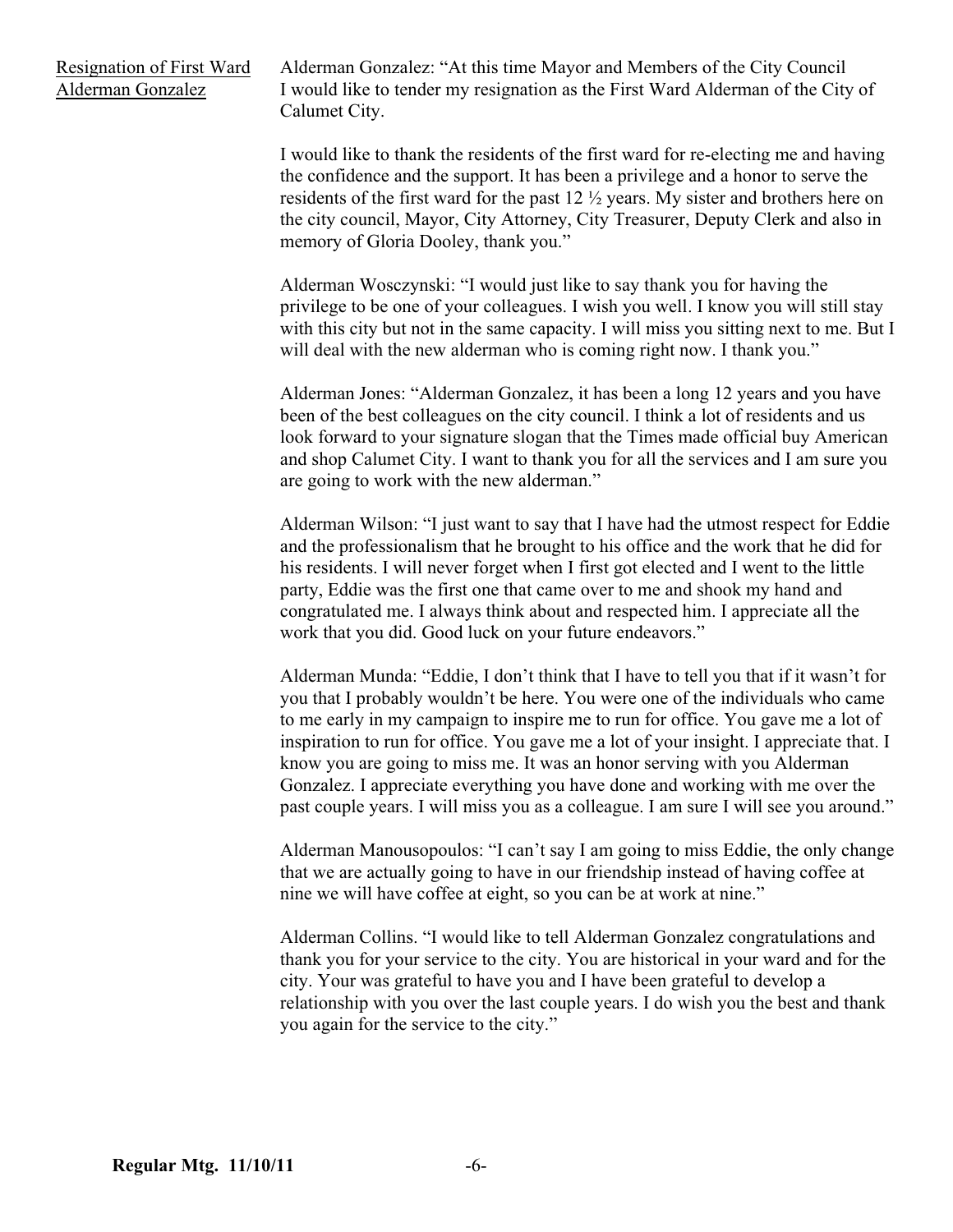|                           |                                      |                                                                                                                                                                               | Treasurer Tarka: "Thank you Mayor. Eddie you and I have had a long run<br>together. Looking back at it, we have not always agreed on every issue, but<br>somehow we were always able to go out after the meeting and have a soda pop or<br>three. I wish you all the best luck in your future endeavors."                                                                                                                                                                                                                                                                                                                                                                                                                                                   |
|---------------------------|--------------------------------------|-------------------------------------------------------------------------------------------------------------------------------------------------------------------------------|-------------------------------------------------------------------------------------------------------------------------------------------------------------------------------------------------------------------------------------------------------------------------------------------------------------------------------------------------------------------------------------------------------------------------------------------------------------------------------------------------------------------------------------------------------------------------------------------------------------------------------------------------------------------------------------------------------------------------------------------------------------|
|                           |                                      |                                                                                                                                                                               | City Attorney Odelson: "I look forward to the transition. Dennis and I look<br>forward to working with you in your new capacity. As you know, the Inspector<br>General ordinance has been around for a while. It is not new, we are just<br>amending it to accommodate the lawsuits and things that we have. We look<br>forward to working with you. You have been a great alderman and good friend."                                                                                                                                                                                                                                                                                                                                                       |
|                           |                                      |                                                                                                                                                                               | Mayor Michelle Markiewicz Qualkinbush: "Alderman Gonzalez, I would like to<br>thank you for the many years of service that you have given to the first ward. We<br>have been through 12 years of serving together as elected officials and we have<br>been through some really tough decisions. We have not always agreed sometimes<br>publicly. I look forward to working with you in your new capacity. As I told you<br>on the phone, it will be a little bit of a transition, but we have a lot of work for<br>you to do. Come ready to work, and we expect you there at 9:01 a.m. I am<br>kidding. I look forward to working with you. On behalf of the first ward residents,<br>I think I can say thank you for all of you years that you dedicated." |
| Appointment of First Ward |                                      |                                                                                                                                                                               | Mayor Michelle Markiewicz Qualkinbush: "I hereby appoint Eric W. Schneider<br>as First Alderman. Is there a motion to confirm my appointment."                                                                                                                                                                                                                                                                                                                                                                                                                                                                                                                                                                                                              |
|                           |                                      | Alderman Manousopoulos moved, seconded by Alderman Wosczynski, to<br>confirm the appointment of Eric W. Schneider as First Ward Alderman for a term<br>ending April 30, 2013. |                                                                                                                                                                                                                                                                                                                                                                                                                                                                                                                                                                                                                                                                                                                                                             |
| <b>ROLL CALL</b>          |                                      |                                                                                                                                                                               |                                                                                                                                                                                                                                                                                                                                                                                                                                                                                                                                                                                                                                                                                                                                                             |
| YEAS:                     | 6                                    | ALDERMEN:                                                                                                                                                                     | Wosczynski, Jones, Wilson, Munda, Manousopoulos,<br>Collins                                                                                                                                                                                                                                                                                                                                                                                                                                                                                                                                                                                                                                                                                                 |
| NAYS:<br><b>ABSENT:</b>   | $\boldsymbol{0}$<br>$\boldsymbol{0}$ | ALDERMEN:<br>ALDERMEN:                                                                                                                                                        | None<br>None                                                                                                                                                                                                                                                                                                                                                                                                                                                                                                                                                                                                                                                                                                                                                |
|                           |                                      |                                                                                                                                                                               | <b>MOTION CARRIED</b>                                                                                                                                                                                                                                                                                                                                                                                                                                                                                                                                                                                                                                                                                                                                       |

| Swearing in First Ward | At this time in the meeting, Mayor Michelle Markiewicz Qualkinbush swore in |
|------------------------|-----------------------------------------------------------------------------|
| Alderman/E. Schneider  | Eric W. Schneider as First Ward Alderman.                                   |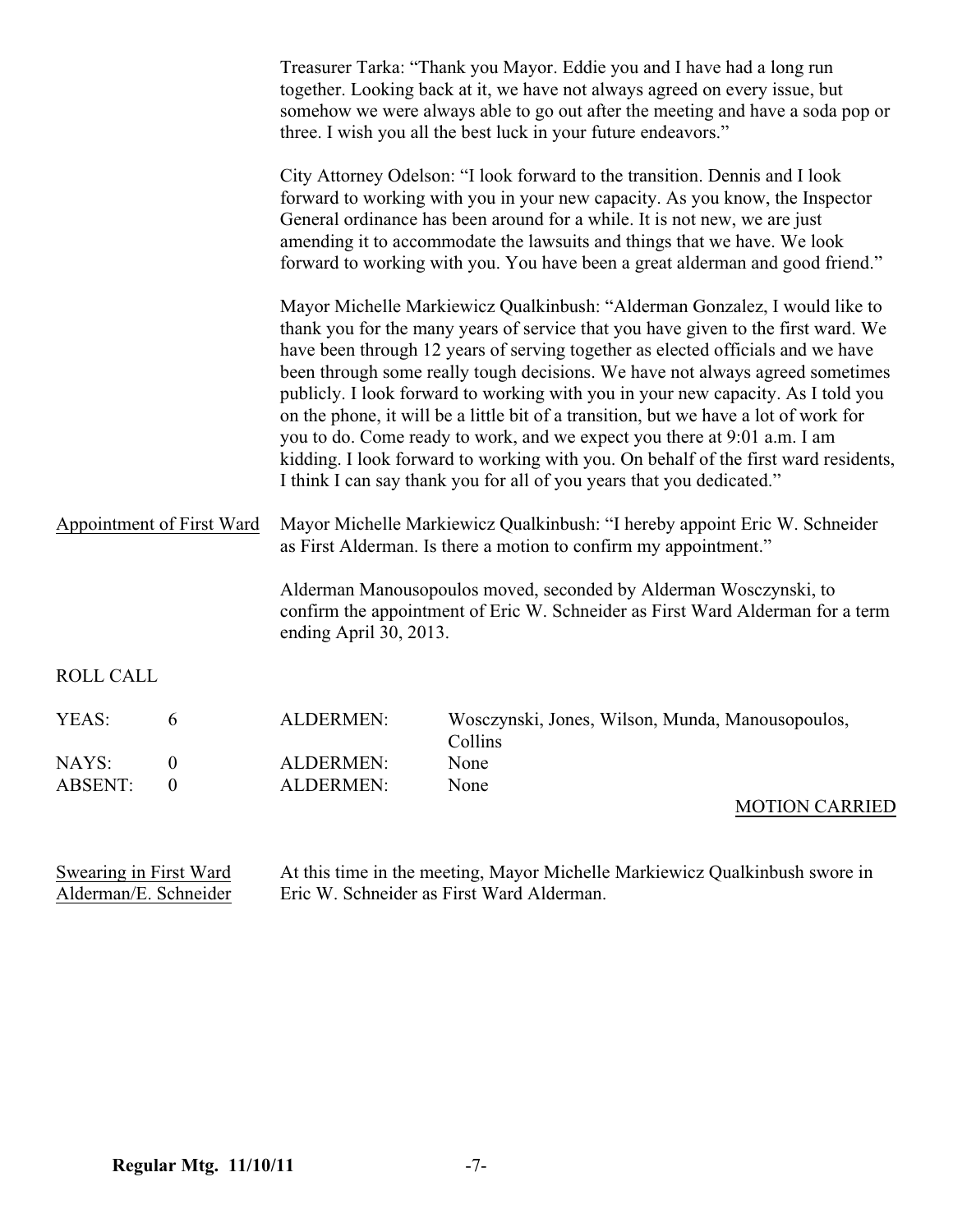# **RESOLUTIONS AND ORDINANCES**

| Res. #1: approving Real<br><b>Estate Sales Contract</b><br>233-153rd Street<br>$(Res. \#11-55)$              | Resolution approving a Real Estate Sales Contract for the property at 233-153rd<br>Street. (see attached page 7A)                                                                                                                                                                                                        |                                                                        |  |
|--------------------------------------------------------------------------------------------------------------|--------------------------------------------------------------------------------------------------------------------------------------------------------------------------------------------------------------------------------------------------------------------------------------------------------------------------|------------------------------------------------------------------------|--|
| Ord. #2: handicap<br>parking by adding: 494<br>Ingraham (Ord. $#11-62$ )                                     | Ordinance amending Chapter 90, Handicap Parking, by adding 494 Ingraham<br>Avenue. (see attached page 8A)                                                                                                                                                                                                                |                                                                        |  |
| Ord. $#3$ : rezoning 311<br>Pulaski Road (Ord. #11-63)                                                       | Ordinance authorizing the Rezoning of property commonly known as 311 Pulaski<br>Road from B-1Commercial District to R-1 One- Family Residence District in the<br>City of Calumet City, Cook County, Illinois. (see attached page 8B)                                                                                     |                                                                        |  |
| by Calumet City $\&$<br>Southland Casino Develop-<br>ment (Ord. 11-64)                                       | Ord. 4: approving agreement Ordinance of the City of Calumet City, Cook County, Illinois, Approving an<br>Agreement by and between the City of Calumet City and Southland Casino<br>Development Corporation. (see attached page 8C)                                                                                      |                                                                        |  |
| Ord. #5: amending Ord.<br>salaries and other fringe<br>benefits of appointed<br>officials ( $Ord. \#11-65$ ) | Ordinance amending an Ordinance establishing the Salaries and other Fringe<br>Benefits of Appointed Officials, Supervisory Personnel, and other Full-Time and<br>and Part-Time Employees Not Covered by a Collective Bargaining Agreement for<br>the City of Calumet City, Cook County, Illinois. (see attached page 8D) |                                                                        |  |
| Ord. #6: establishing Office<br><b>Independent Inspector</b><br>$(Ord. #11-66)$                              | Ordinance amending an Ordinance Establishing the Office of Independent<br>Inspector General (07-67) in the City of Calumet City, County of Cook, Illinois.<br>(see attached page 8E)                                                                                                                                     |                                                                        |  |
| Pass resolutions/adopt<br>ordinances<br><b>ROLL CALL</b>                                                     | Alderman Manousopoulos moved, seconded by Alderman Wilson, to pass the<br>resolutions and adopt the ordinances as presented without the necessity of prior<br>posting.                                                                                                                                                   |                                                                        |  |
| 7<br>YEAS:                                                                                                   | <b>ALDERMEN:</b>                                                                                                                                                                                                                                                                                                         | Schneider, Wosczynski, Jones, Wilson, Munda,<br>Manousopoulos, Collins |  |
| $\boldsymbol{0}$<br>NAYS:<br><b>ABSENT:</b><br>$\boldsymbol{0}$                                              | <b>ALDERMEN:</b><br><b>ALDERMEN:</b>                                                                                                                                                                                                                                                                                     | None<br>None<br>$\frac{1}{2}$                                          |  |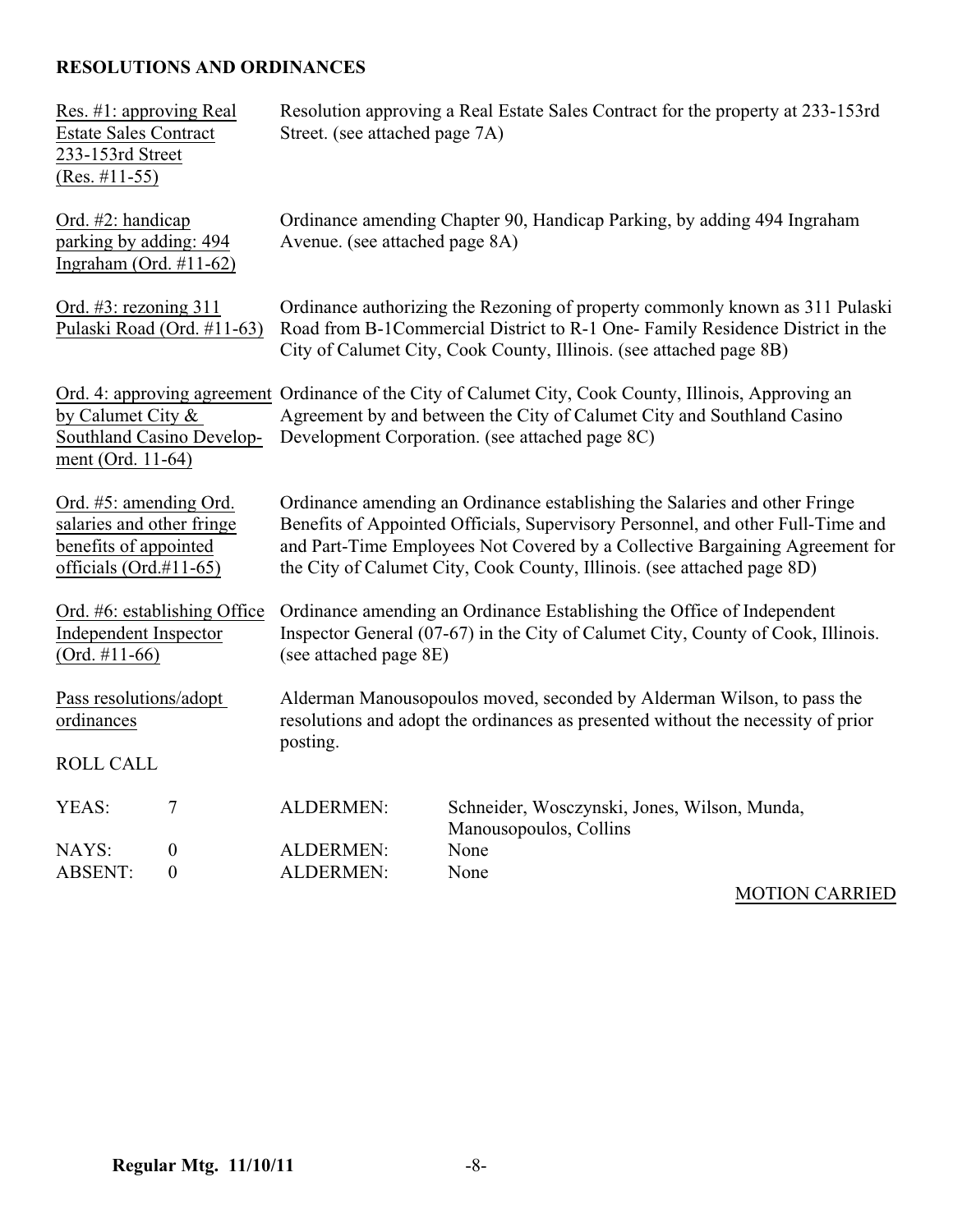# **FINANCIAL MATTERS**

| Remit payment/J & J<br>Newell/\$5,455.20                       | Approve fire hydrant repair at 606 Saginaw Avenue and direct the City Treasurer<br>to remit payment to J & J Newell Concrete in the amount not to exceed \$5,455.20<br>charge to account $\#030-36-2-349$ .                                                          |
|----------------------------------------------------------------|----------------------------------------------------------------------------------------------------------------------------------------------------------------------------------------------------------------------------------------------------------------------|
| Remit payment/SNI<br>Solutions/\$6,696.00                      | Approve the purchase of 864 bags of salt and direct the City Treasurer to remit<br>payment to SNI Solutions, Inc. in an amount not to exceed \$6,696.00 and charge<br>to account $\#010-41-3-303$ .                                                                  |
| Remit payment/Mesirow<br>Financial/\$82,708.00                 | Approve the Excess Worker's Compensation Renewal from November 14, 2011<br>thru November 14, 2012 and direct the City Treasurer to remit payment to<br>Mesirow Financial in the amount of \$82,708.00 for renewal premium and charge<br>to account $#010-50-1-130$ . |
|                                                                | Authorize the Mayor to execute the Annual Service Agreement Letter with<br>Mesirow Financial and direct the City Treasurer to remit payment to Mesirow<br>Financial in the amount of \$25,000 for the annual service and charge to account<br>#010-50-2-271.         |
| Approve Collective<br><b>Bargaining Teamsters</b><br>Local 700 | Approve a collective bargaining agreement by and between Teamsters Local 700<br>and the City of Calumet City for a one year term.                                                                                                                                    |
| Remit payment/J & M<br>Industries/\$9,300.00                   | Approve the demolition of 215-154th Place and direct the City Treasurer to remit<br>payment in the amount not to exceed \$9,300.00 and charge to account<br>#010-99-2-645.                                                                                           |
| Remit payment/Robinson<br>Engineering/\$13,111.68              | Approve payment #4 for construction engineering on the River Oaks Drive at<br>Paxton Avenue project and direct the City Treasurer to remit payment to<br>Robinson Engineering in the amount of \$13,111.68 and charge to account<br>#098-09-2-600.                   |
| Remit payment/Robinson<br>Engineering/\$8,920.07               | Approve payment #5 for construction engineering on the River Oaks Drive at<br>Paxton Avenue project and direct the City Treasurer to remit payment to<br>Robinson Engineering in the amount of \$8,920.07 and charge to account<br>#098-09-2-600.                    |
| Remit payment/Robinson<br>Engineering/ $$13,044.33$            | Approve payment #2 for construction engineering on the River Oaks Drive at<br>Paxton Avenue project and direct the City Treasurer to remit payment to<br>Robinson Engineering in the amount of \$13,044.33 and charge to account<br>#098-09-2-600.                   |
| Remit payment/Robinson<br>Engineering/\$12,559.67              | Approve payment #3 for construction engineering on the River Oaks Drive at<br>Paxton Avenue project and direct the City Treasurer to remit payment to<br>Robinson Engineering in the amount of \$12,559.67 and charge to account<br>#098-09-2-600.                   |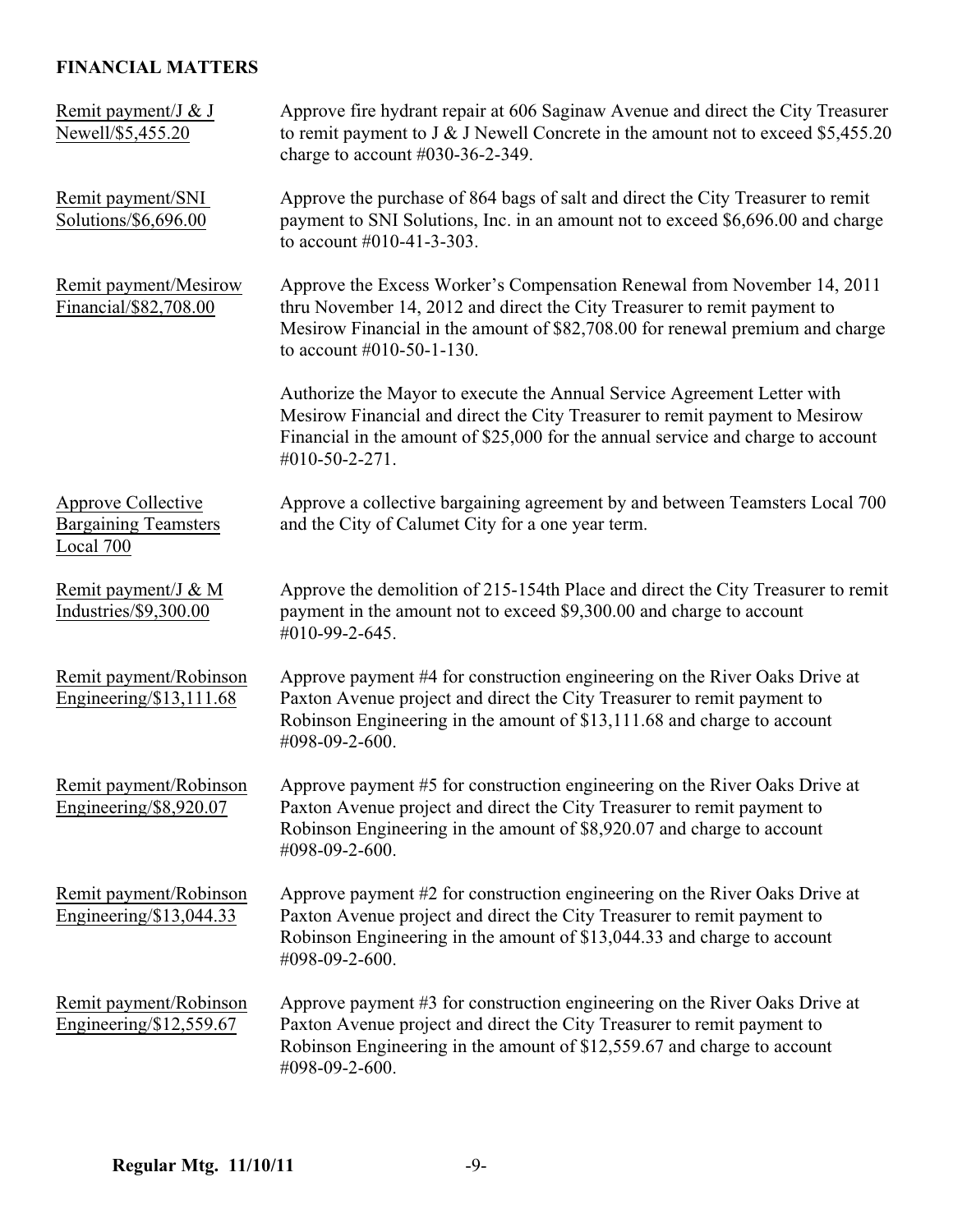| Approve yearly lease/<br>Commercial                                     | Approve the yearly lease for copier $(7th$ Ward printing) with Leaf                                                                                                                                                                                                                                                                                                                                                                                          |  |  |
|-------------------------------------------------------------------------|--------------------------------------------------------------------------------------------------------------------------------------------------------------------------------------------------------------------------------------------------------------------------------------------------------------------------------------------------------------------------------------------------------------------------------------------------------------|--|--|
| $7th$ Ward printing/\$2,564.04                                          | Capital, Inc. thru 2013 at a cost of \$2,564.04 per year and direct the City<br>Treasurer to remit payment and charge to account $#010-10-2-327$ .                                                                                                                                                                                                                                                                                                           |  |  |
| Approve payroll                                                         | Approve payroll (\$746,559.63)                                                                                                                                                                                                                                                                                                                                                                                                                               |  |  |
| Approve bill listing                                                    | Approve bill listing (\$425,607.31)                                                                                                                                                                                                                                                                                                                                                                                                                          |  |  |
| Approve legal bill listing                                              | Approve legal bill listing (\$859.50)                                                                                                                                                                                                                                                                                                                                                                                                                        |  |  |
| Remit payment/Wingfoot<br>\$5,200.00                                    | Approve the purchase of ten tires for Ladder Truck #309 for the fire department<br>and direct the City Treasurer to remit payment to Wingfoot in the amount not to<br>exceed \$5,200.00 and charge to account #066-17-4-110.                                                                                                                                                                                                                                 |  |  |
| Approve collective<br>bargaining agreement/<br>F.O.P. Telecommunicators | Approve a collective bargaining agreement by and between F.O.P.<br>Telecommunicators Union and the City of Calumet City for a one year term.                                                                                                                                                                                                                                                                                                                 |  |  |
| Approve attendance<br>Alderman Collins/                                 | Approve the attendance of Alderman Antoine Collins to the American Society of<br>Public Administrations Conference on March 1 thru March 6, 2012 and direct the<br>conference: March 1-6, 2012 City Treasurer to remit payment to Alderman Collins in the amount of \$2,500.00<br>for travel/hotel/expenses and \$399.00 for the conference fee made payable to the<br>American Society of Public Administration; to be charged to account<br>#010-10-2-300. |  |  |
| Remit payment/J & M<br>Industries/\$11,800.00                           | Approve the emergency demolition of 424 Sibley Boulevard and direct the City<br>Treasurer to remit payment to $J \& M$ Industries in the amount not to exceed<br>\$11,800.00 and charge to account #010-99-2-645.                                                                                                                                                                                                                                            |  |  |
| Remit payment/Holland<br>Asphalt/\$17,900.00                            | Approve the demolition of 512 Douglas Avenue and direct the City Treasurer to<br>to remit payment to Holland Asphalt Services in the amount not to exceed<br>\$17,900.00 and charge to account #010-99-2-645.                                                                                                                                                                                                                                                |  |  |
| Remit payment/Holland<br>Asphalt/\$9,800.00                             | Approve the demolition of 336-154th Place and direct the City Treasurer to remit<br>payment to Holland Asphalt Services in the amount not to exceed \$9,800.00 and<br>charge to account $#010-99-2-645$ .                                                                                                                                                                                                                                                    |  |  |
| Remit payment/Holland<br>Asphalt/\$12,600.00                            | Approve the demolition of 221-153rd Street and direct the City Treasurer to remit<br>payment to Holland Asphalt Services in the amount not to exceed \$12,600.00<br>and charge to account $#010-99-2-645$ .                                                                                                                                                                                                                                                  |  |  |
| Remit payment/Illinois<br>Municipal League/                             | Approve the membership for Illinois Municipal League Membership dues from<br>$1/1/12$ to $12/31/12$ and direct the City Treasurer to remit payment in the amount<br>not to exceed \$1,955.00 and charge to account #010-99-2-350.                                                                                                                                                                                                                            |  |  |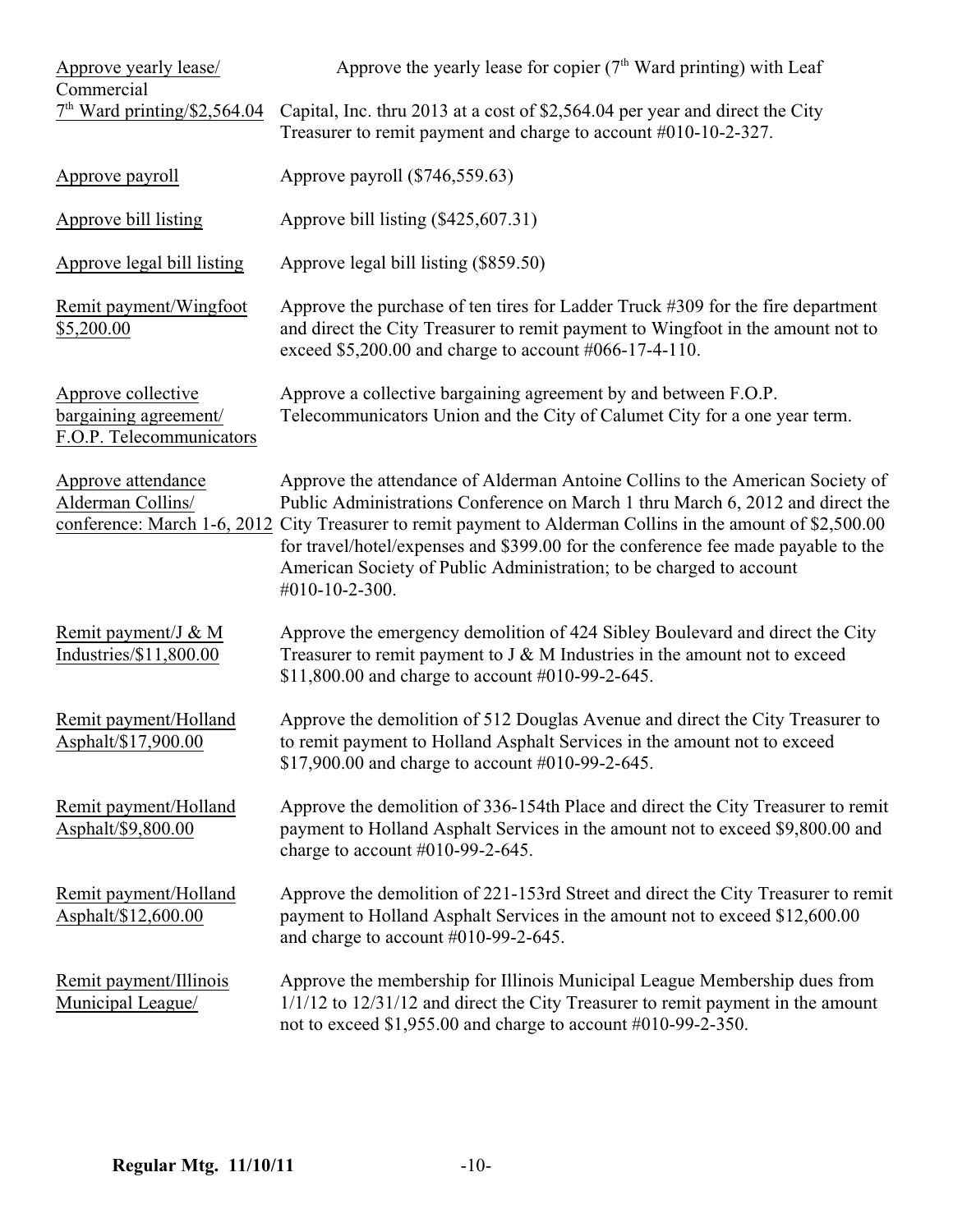| Amend motion<br>payment/Leaf Commercial<br>Capital/7th Ward printing   |                                      | sign the necessary documents."                                                                                                                                                                                                                                                                                                                                                                                                                     | Alderman Collins: "I would like to amend item #10. The lease with Leaf<br>Commercial Capital should be thru 2013 and authorize the Purchasing Director to |
|------------------------------------------------------------------------|--------------------------------------|----------------------------------------------------------------------------------------------------------------------------------------------------------------------------------------------------------------------------------------------------------------------------------------------------------------------------------------------------------------------------------------------------------------------------------------------------|-----------------------------------------------------------------------------------------------------------------------------------------------------------|
|                                                                        |                                      | motion as presented.                                                                                                                                                                                                                                                                                                                                                                                                                               | Alderman Manousopoulos moved, seconded by Alderman Munda, to amend the                                                                                    |
|                                                                        |                                      |                                                                                                                                                                                                                                                                                                                                                                                                                                                    | <b>MOTION CARRIED</b>                                                                                                                                     |
| Approve financial matters<br>authorize city treasurer<br>remit payment |                                      | Alderman Wilson moved, seconded by Alderman Manousopoulos, to approve<br>financial matters as presented and direct the City Treasurer to remit payment.                                                                                                                                                                                                                                                                                            |                                                                                                                                                           |
| <b>ROLL CALL</b>                                                       |                                      |                                                                                                                                                                                                                                                                                                                                                                                                                                                    |                                                                                                                                                           |
| YEAS:                                                                  | 7                                    | <b>ALDERMEN:</b>                                                                                                                                                                                                                                                                                                                                                                                                                                   | Wosczynski, Jones, Wilson, Munda, Manousopoulos,<br>Collins, Schneider                                                                                    |
| NAYS:<br><b>ABSENT:</b>                                                | $\boldsymbol{0}$<br>$\boldsymbol{0}$ | <b>ALDERMEN:</b><br><b>ALDERMEN:</b>                                                                                                                                                                                                                                                                                                                                                                                                               | None<br>None                                                                                                                                              |
|                                                                        |                                      |                                                                                                                                                                                                                                                                                                                                                                                                                                                    | <b>MOTION CARRIED</b>                                                                                                                                     |
|                                                                        | <b>UNFINISHED BUSINESS</b>           |                                                                                                                                                                                                                                                                                                                                                                                                                                                    |                                                                                                                                                           |
| <b>Appointment of City Clerk</b>                                       |                                      |                                                                                                                                                                                                                                                                                                                                                                                                                                                    | Mayor Michelle Markiewicz Qualkinbush: "I submit for my appointment of<br>City Clerk Nyota T. Figgs for a term to expire April 30, 2013.                  |
|                                                                        |                                      |                                                                                                                                                                                                                                                                                                                                                                                                                                                    | Alderman Wilson moved, seconded by Alderman Collins, to confirm the<br>appointment of Nyota T. Figgs as City Clerk for a term to expire April 30, 2013.   |
| Mayor - statement                                                      |                                      | Mayor Michelle Markiewicz Qualkinbush: "I would like to make some comments<br>if I could. Nyota has a Master of Science and Criminal Social Justice from Lewis<br>University. She has a Bachelor of Arts degree, Criminal Social Justice, Minor<br>Psychology from Lewis University.                                                                                                                                                               |                                                                                                                                                           |
|                                                                        |                                      | She has many certifications. She is active in the City of Calumet City. She is a<br>Commissioner for Calumet Memorial Park District since 2010. She is a member<br>of the Calumet City Library Board. Which if her appointment is confirmed, she<br>will resign. She was a Program Coordinator in the Third Ward under Alderman<br>Jones. She belongs to many organizations. It is for all these reasons that I proudly<br>appoint Nyota T. Figgs. |                                                                                                                                                           |
| <b>ROLL CALL</b>                                                       |                                      |                                                                                                                                                                                                                                                                                                                                                                                                                                                    |                                                                                                                                                           |
| YEAS:                                                                  | 7                                    | <b>ALDERMEN:</b>                                                                                                                                                                                                                                                                                                                                                                                                                                   | Jones, Wilson, Munda, Manousopoulos, Collins, Schneider,<br>Wosczynski                                                                                    |
| NAYS:<br><b>ABSENT:</b>                                                | $\boldsymbol{0}$<br>$\boldsymbol{0}$ | <b>ALDERMEN:</b><br>ALDERMAN:                                                                                                                                                                                                                                                                                                                                                                                                                      | None<br>None                                                                                                                                              |
|                                                                        |                                      |                                                                                                                                                                                                                                                                                                                                                                                                                                                    | <b>MOTION CARRIED</b>                                                                                                                                     |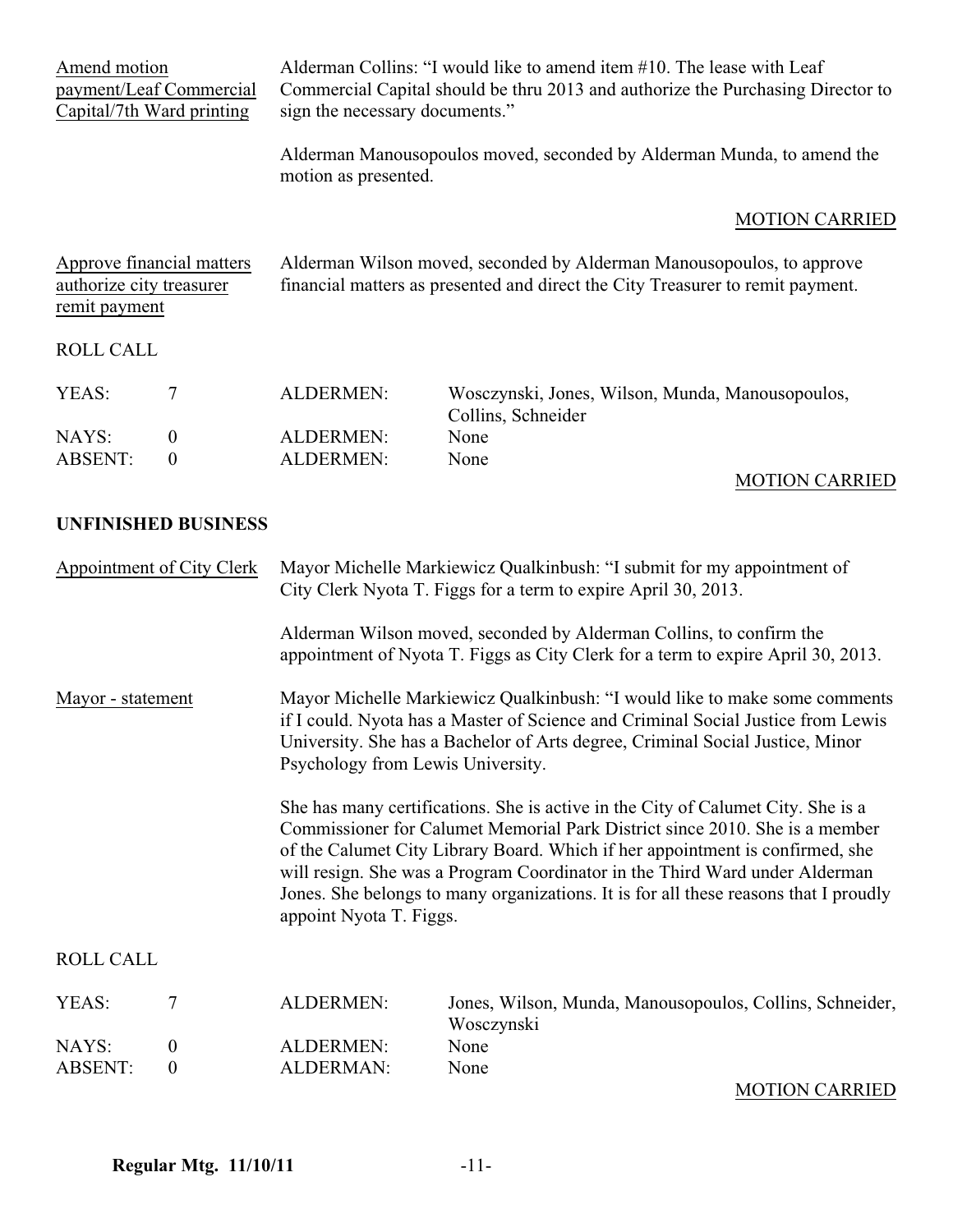| Swearing in City Clerk       | At this time in the meeting, Mayor Michelle Markiewicz Qualkinbush swore in<br>Nyota T. Figgs as City Clerk for a term to expire on April 30, 2013.                                                                                                                                                                                                                                                                                                                                                                                                                                   |
|------------------------------|---------------------------------------------------------------------------------------------------------------------------------------------------------------------------------------------------------------------------------------------------------------------------------------------------------------------------------------------------------------------------------------------------------------------------------------------------------------------------------------------------------------------------------------------------------------------------------------|
| City Clerk Figgs - statement | City Clerk Figgs: "I would first like to thank God, because without him nothing is<br>possible. I would like to thank my parents for the strong foundation that they<br>built. My father who is no longer with us, may God be pleased with him. My<br>mother that is in the audience. To my family, my friends, my mentors, thank you<br>so much for your support. To my fellow commissioners at Calumet Memorial<br>Park District and the Library Board, thank you for supporting me and working<br>with me in the community. To the city council, thank you for your support today. |
|                              | I look forward to working with each one of you. Gloria Dooley set the bar really<br>high. I have some huge shoes to fill. She was a great City Clerk who provided<br>excellent service. I would like to thank Mayor Michelle for having faith in me and<br>I really appreciate that. To the residents of Calumet City, thank you for<br>supporting me previously. I ask for your continued support. I promise to deliver<br>the best service I can and I look forward to serving. Thank you."                                                                                         |
| Ald. Schneider - statement   | Alderman Schneider: "First I would like to thank Mayor Michelle and the City<br>Council for your vote of confidence tonight. I look forward to working with each<br>of you as we do our best to serve the needs of our neighbors and community.                                                                                                                                                                                                                                                                                                                                       |
|                              | I'd like to wish Ed Gonzalez well in his new role. The people of the First Ward<br>have been well served by Ed over the years, and he has been a trailblazer in the<br>Latino community. He has always been on the side of the people of the First<br>Ward and now he will work on behalf of all residents of Calumet City.                                                                                                                                                                                                                                                           |
|                              | I'd like to wish Clerk Nyota Figgs the best of luck in her new role as City Clerk.<br>Nyota is an amazing person and she is compassionate, dedicated, selfless, and<br>enthusiastic about changing the world. I am very excited for you and I know that<br>you are going to do great and I know the residents will agree with me.                                                                                                                                                                                                                                                     |
|                              | I would like to thank everyone who came out tonight. My Calumet City family<br>across the board, Everyone knows who they are, especially my family from St.<br>Victor. St. Victor is a very special place to me in the first ward. It is a place where<br>a lot of different cultures and languages come together to worship and work for a<br>better world and very blessed to be a part of it.                                                                                                                                                                                      |
|                              | My extend family that is here in the back. I can't speak enough. In this role of<br>public service. I come from a whole family of public servants from<br>Superintendents to School Board members, from Lions Club and service<br>organizations. The apple doesn't fall far from the tree. I appreciate their support.                                                                                                                                                                                                                                                                |
|                              | To my parents, Hank and Nancy Schneider, I am not even going to attempt to put<br>into words my love and admiration and thankfulness to you for supporting me and<br>getting me to this point.                                                                                                                                                                                                                                                                                                                                                                                        |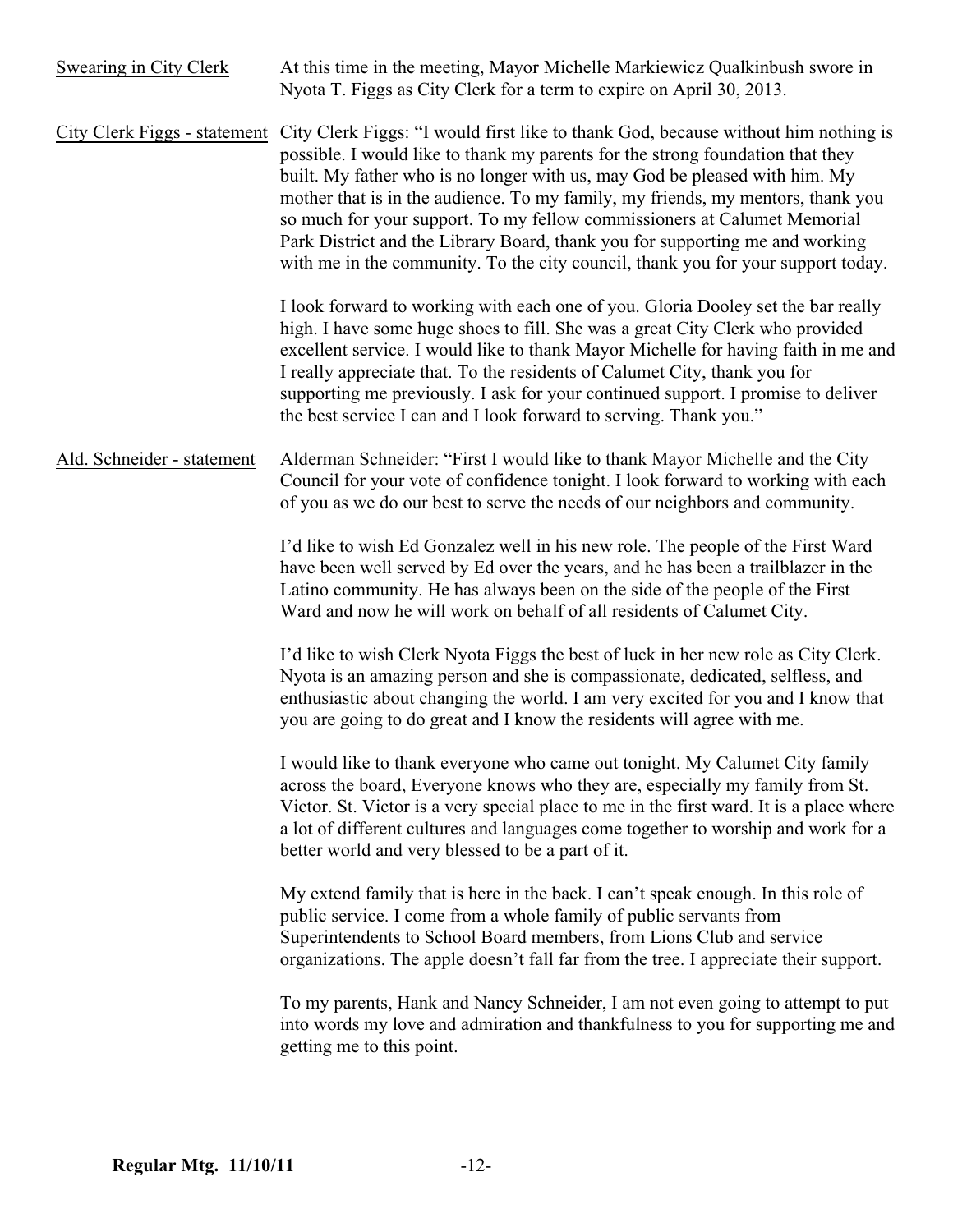|                                 | In my family, when we say grace, we say "God bless the absent ones" afterwards.<br>I am missing someone tonight. It is my grandfather. He died at 91 years old and<br>we were shocked that a 91 year old died. He died so suddenly. He would have<br>loved and eaten this up tonight.                                                                                                                                                                                                                                                                             |
|---------------------------------|-------------------------------------------------------------------------------------------------------------------------------------------------------------------------------------------------------------------------------------------------------------------------------------------------------------------------------------------------------------------------------------------------------------------------------------------------------------------------------------------------------------------------------------------------------------------|
|                                 | He loved Calumet City, and even more the idea of Calumet City. That a<br>community of blue collar, hard working people live together, raise their families,<br>be of service to one another, and have fun doing it.                                                                                                                                                                                                                                                                                                                                               |
|                                 | That is the kind of ward and kind of city that I hope we all work towards. No<br>matter your race, religion or upbringing, a community that lives together, play<br>together, pray together and do the best as we go along.                                                                                                                                                                                                                                                                                                                                       |
|                                 | In my opinion, there is no better undertaking that the role of public servant. The<br>duty and honor or working everyday to make your community better. It is the best<br>duty and job that you could ever have.                                                                                                                                                                                                                                                                                                                                                  |
|                                 | My cousin Cory just received his Eagle Scout award. And at his court of honor,<br>they talked about when the cub scouts and boy scouts go camping or go on a trail.<br>They always make sure to leave the place better then it was when they came in. I<br>think that is all of our roles to leave the world a little better then we found it. Also<br>to accept the challenge and duty of office with honesty, integrity, fairness and<br>humility and with an understanding that for a short time here we have a mission to<br>leave this world a better place. |
|                                 | As everyone has said tonight, even greater than duty to community, is duty to<br>country. Tomorrow is Veteran's Day. Take time to thank a vet and reflect on what<br>they have done for the people of this country and the people of this world.<br>Through their selfless acts of heroism and sacrifice, they have made it possible for<br>freedom loving people to live in a free society, to assemble, to have a voice and to<br>have the opportunity to work for a world that gives as much as we put into it.                                                |
| Ald. Collins - statement        | Alderman Collins: "I want to congratulate Alderman Schneider and Clerk Figgs<br>their appointment. I know that they are going to do a great job for the city. Eric<br>has a very solid heart and that is what we need. We need public servants who<br>have a heard and care about the city as his predecessor did. . It I really important.                                                                                                                                                                                                                       |
|                                 | The same with the City Clerk. We are here to provide services to the best of our<br>ability. I know that they are both going to continue to hit that mark. Congratulate<br>to you both. In honor of my colleague. I am going to cut everything off and say<br>buy American and shop Calumet City."                                                                                                                                                                                                                                                                |
| Ald. Manousopoulos -<br>comment | Alderman Manousopoulos: "I would like to congratulate the new Alderman and<br>City Clerk and looking forward to working with them in the future. I am sure they<br>will both do a fine job."                                                                                                                                                                                                                                                                                                                                                                      |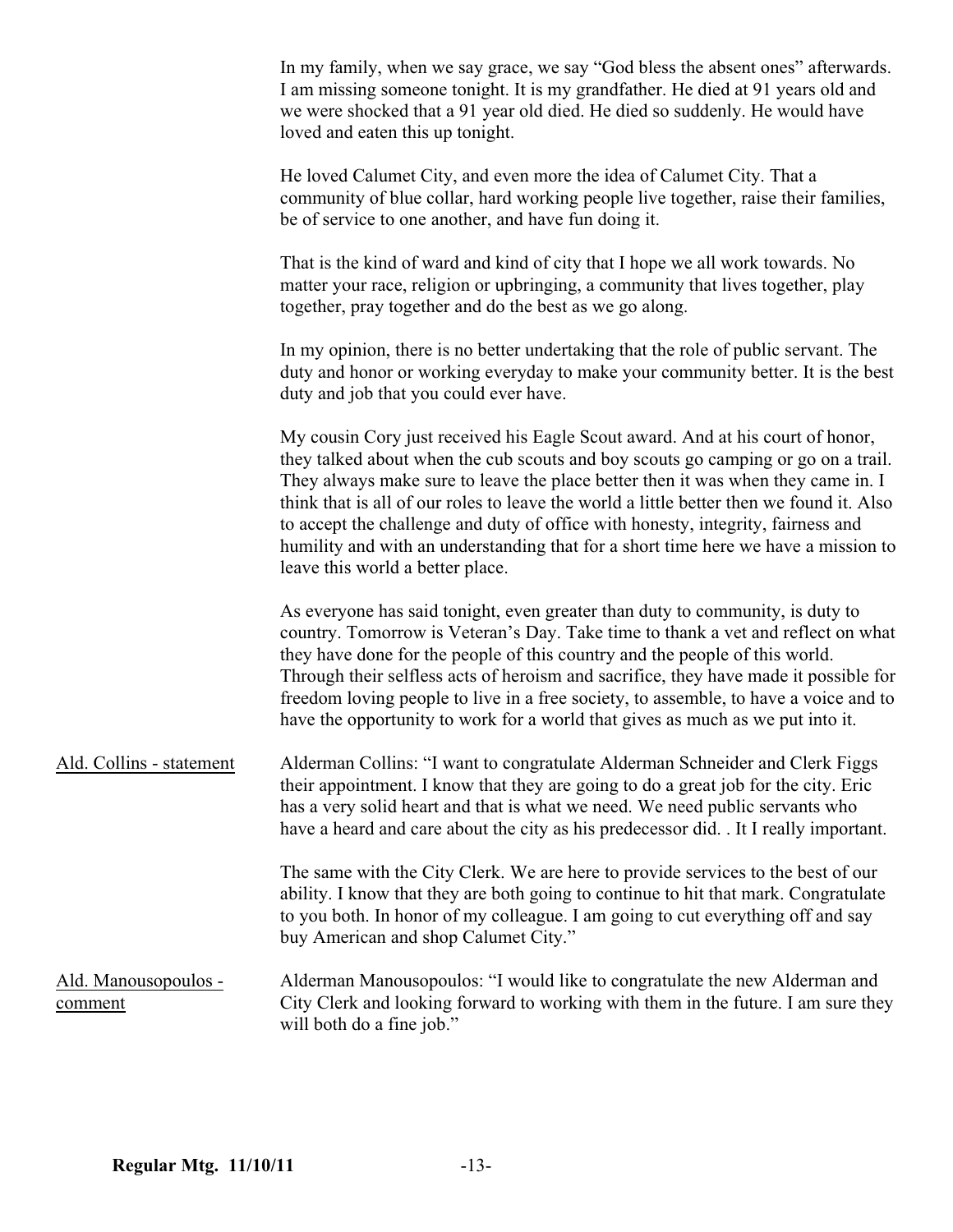| Ald. Munda - comment  | Alderman Munda: "Congratulations to both the appointments. Nyota you are<br>going to be a great City Clerk. I am sure Clerk Dooley will be ecstatic that you<br>were the choice to replace her. You are going to do a great job. All the values and<br>characteristics that a City Clerk needs to possess, I truly believe you do possess.                                                                                                                                                                                                                                                                                                        |
|-----------------------|---------------------------------------------------------------------------------------------------------------------------------------------------------------------------------------------------------------------------------------------------------------------------------------------------------------------------------------------------------------------------------------------------------------------------------------------------------------------------------------------------------------------------------------------------------------------------------------------------------------------------------------------------|
|                       | You need to be strong, firm and sometimes sensitive and understanding. You also<br>have to have the know how and determination to follow through on things and get<br>them done. The Clerk position is a very difficult position. I can't think of anyone<br>who can handle it more than you. Congratulations on your appointment."                                                                                                                                                                                                                                                                                                               |
|                       | Alderman Schneider, you my friend are a legend. I am so honored to be a<br>colleague and serve on this city council. Congratulations on your appointment.<br>You are an outstanding individual, a great friend to me. The Schneider family in<br>this community sets the bar as far as family involvement in this community. I<br>could not be happier with any other selection. I wish you all the luck in the world<br>and look forward to serving with you as your equal and colleague."                                                                                                                                                       |
| Ald. Wilson - comment | Alderman Wilson: "I know both of them will do well. I congratulate them on their<br>appointments and look forward to serving with both of them and being part of our<br>council family."                                                                                                                                                                                                                                                                                                                                                                                                                                                          |
| Ald. Jones - comment  | Alderman Jones: "Let me start with Eric. I am sure those speeches will get longer<br>as we get into more and more council meetings. I want to congratulate Eric<br>Schneider as appointment of First Ward Alderman. We know that the challenges<br>that we face as a city we overcome together and looking forward to the positive<br>things that we can do together as colleagues as we look together to bring this city<br>to a better place.                                                                                                                                                                                                   |
|                       | To Nyota, I want to congratulate you on being the new City Clerk in Calumet<br>City. As I stated the challenges that we face. We are going to have to overcome<br>together. I pledge my support to you, despite some of the differences that we have<br>had in the past. But I look forward to working and making sure whatever I can do<br>with you being the third ward resident and City Clerk, to make sure that we make<br>this the best city that we can. I know you are a hard worker, determined and<br>make sure that the City Clerk position is the best. Congratulations on being City<br>Clerk and look forward to working with you." |
| Contact ward issue    | Alderman Jones encourages residents to contact his office regarding Senate Bills<br>that will affect the State of Illinois.                                                                                                                                                                                                                                                                                                                                                                                                                                                                                                                       |
|                       | Ald. Wosczynski - statement Alderman Wosczynski: "I also would like to congratulate our new City Clerk<br>Nyota, welcome aboard. I pledge my support to you, whatever I can help you<br>with. I will be there for you. I am looking forward to a good working relationship.                                                                                                                                                                                                                                                                                                                                                                       |
|                       | Alderman Schneider, I am going to have to get used to saying that. I hope that I<br>make a mistake and say Alderman Gonzalez. I am hoping you will be here for<br>many years. I congratulate you and wish you well. If you have any questions or<br>concerns or help you in my aldermanic capacity. I will be certainly be happy to do<br>$\mathrm{so."}$                                                                                                                                                                                                                                                                                         |